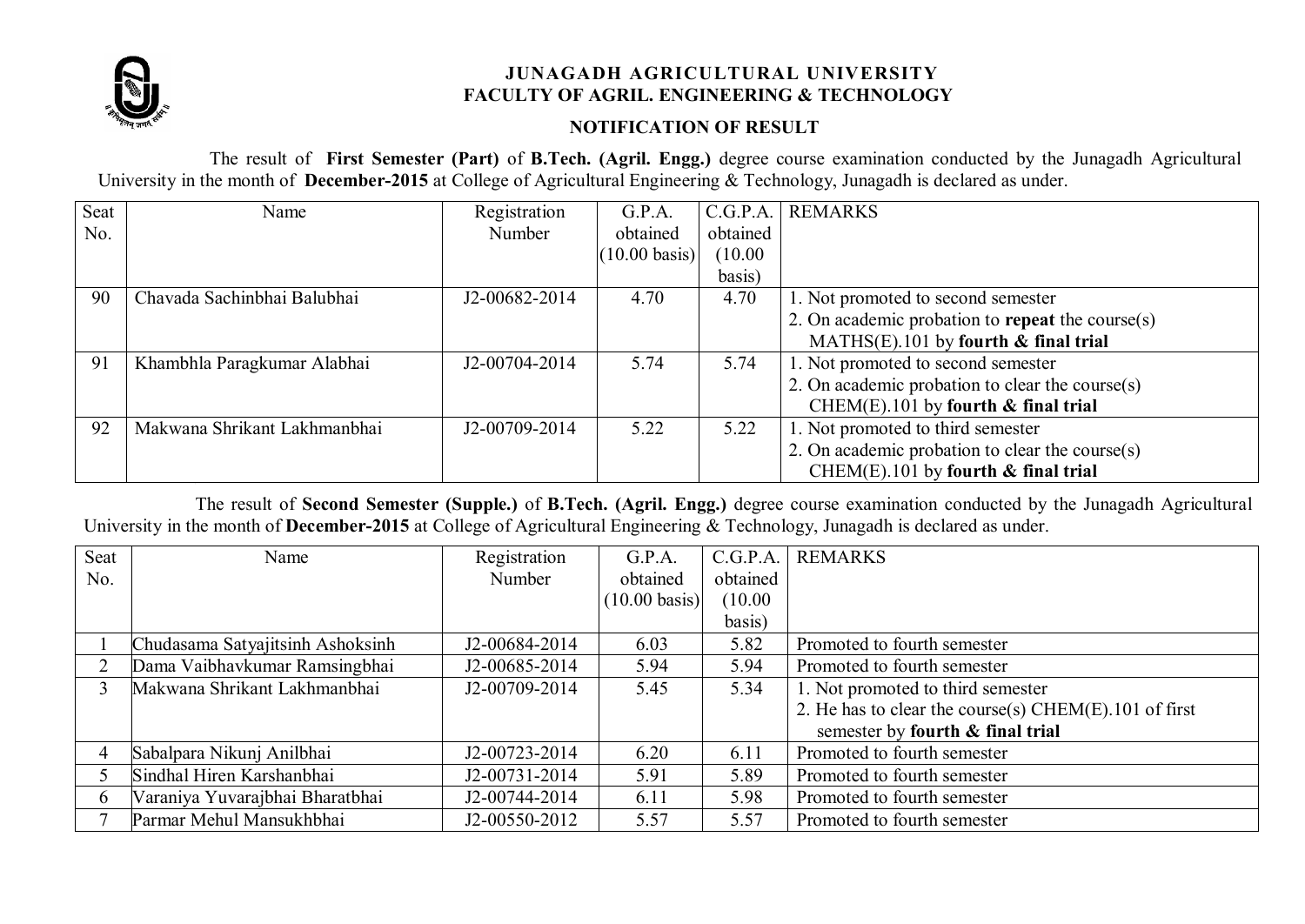The result of **Third Semester (Regular.)** of **B.Tech. (Agril. Engg.)** degree course examination conducted by the Junagadh Agricultural University in the month of **December-2015** at College of Agricultural Engineering & Technology, Junagadh is declared as under.

| Seat            | Name                                | Registration  | G.P.A.                  | C.G.P.A. | <b>REMARKS</b>              |
|-----------------|-------------------------------------|---------------|-------------------------|----------|-----------------------------|
| No.             |                                     | Number        | obtained                | obtained |                             |
|                 |                                     |               | $(10.00 \text{ basis})$ | (10.00)  |                             |
|                 |                                     |               |                         | basis)   |                             |
| $\mathbf{1}$    | Ahir Prakashbhai Bijalbhai          | J2-00670-2014 | 8.06                    | 8.31     | Promoted to fourth semester |
| $\overline{2}$  | Amipara Kishan Sharadbhai           | J2-00671-2014 | 6.86                    | 6.91     | Promoted to fourth semester |
| $\overline{3}$  | Amrutiya Mayank Dalsukhbhai         | J2-00672-2014 | 7.58                    | 7.93     | Promoted to fourth semester |
| $\overline{4}$  | Barad Tejas Haribhai                | J2-00673-2014 | 6.24                    | 6.19     | Promoted to fourth semester |
| 5               | Bhajgotar Sushil Rambhai            | J2-00674-2014 | 7.15                    | 6.74     | Promoted to fourth semester |
| 6               | Bhanderi Ravi Rameshbhai            | J2-00675-2014 | 7.95                    | 8.01     | Promoted to fourth semester |
| $\overline{7}$  | Bhanvadiya Rofil Rahimbhai          | J2-00676-2014 | 8.03                    | 8.19     | Promoted to fourth semester |
| 8               | <b>Bhavesh Donda</b>                | J2-00677-2014 | 6.93                    | 6.93     | Promoted to fourth semester |
| 9               | Bhesaniya Gaurang Raghubhai         | J2-00678-2014 | 8.09                    | 7.78     | Promoted to fourth semester |
| 10              | Bhuva Dhara Mansukhbhai             | J2-00679-2014 | 8.13                    | 8.36     | Promoted to fourth semester |
| 11              | Bhuva Sachin Sanatkumar             | J2-00680-2014 | 8.15                    | 7.94     | Promoted to fourth semester |
| 12              | Chaudhari Krunalkumar Mohanbhai     | J2-00681-2014 | 6.95                    | 6.92     | Promoted to fourth semester |
| 13              | Chavda Siddharth Saramanbhai        | J2-00683-2014 | 7.50                    | 7.33     | Promoted to fourth semester |
| 14              | Chudasama Satyajitsinh Ashoksinh    | J2-00684-2014 | 6.40                    | 6.02     | Promoted to fourth semester |
| 15              | Dama Vaibhavkumar Ramsingbhai       | J2-00685-2014 | 5.89                    | 5.92     | Promoted to fourth semester |
| 16              | Davara Hardikkumar Ashokbhai        | J2-00687-2014 | 7.64                    | 7.67     | Promoted to fourth semester |
| 17              | Dholariya Dushyantkumar Jayantibhai | J2-00688-2014 | 7.26                    | 7.22     | Promoted to fourth semester |
| 18              | Dhrangu Darshitaben Nathubhai       | J2-00689-2014 | 7.93                    | 8.20     | Promoted to fourth semester |
| 19              | Domadiya Alpaben Harsukhbhai        | J2-00690-2014 | 7.75                    | 7.75     | Promoted to fourth semester |
| 20              | Domadiya Dhaval Kamleshbhai         | J2-00691-2014 | 6.66                    | 6.52     | Promoted to fourth semester |
| $\overline{21}$ | Gamdha Vivek Jaysukhbhai            | J2-00692-2014 | 7.83                    | 7.63     | Promoted to fourth semester |
| 22              | Gelani Kinnar Arvindbhai            | J2-00693-2014 | 7.83                    | 7.86     | Promoted to fourth semester |
| 23              | Ghodasara Dharmikkumar              |               |                         |          |                             |
|                 | Mahendrakumar                       | J2-00694-2014 | 6.25                    | 6.57     | Promoted to fourth semester |
| 24              | Godham Kajalben Kanubhai            | J2-00695-2014 | 8.58                    | 8.73     | Promoted to fourth semester |
| 25              | Hirapara Nikhilkumar Jentibhai      | J2-00696-2014 | 8.18                    | 7.87     | Promoted to fourth semester |
| 26              | Jalu Mayur Vajubhai                 | J2-00697-2014 | 7.20                    | 7.17     | Promoted to fourth semester |
| 27              | Jitiya Ravibhai Khushalbhai         | J2-00698-2014 | 7.23                    | 7.26     | Promoted to fourth semester |
| 28              | Kanani Darshakkumar Bhanubhai       | J2-00699-2014 | 7.35                    | 7.37     | Promoted to fourth semester |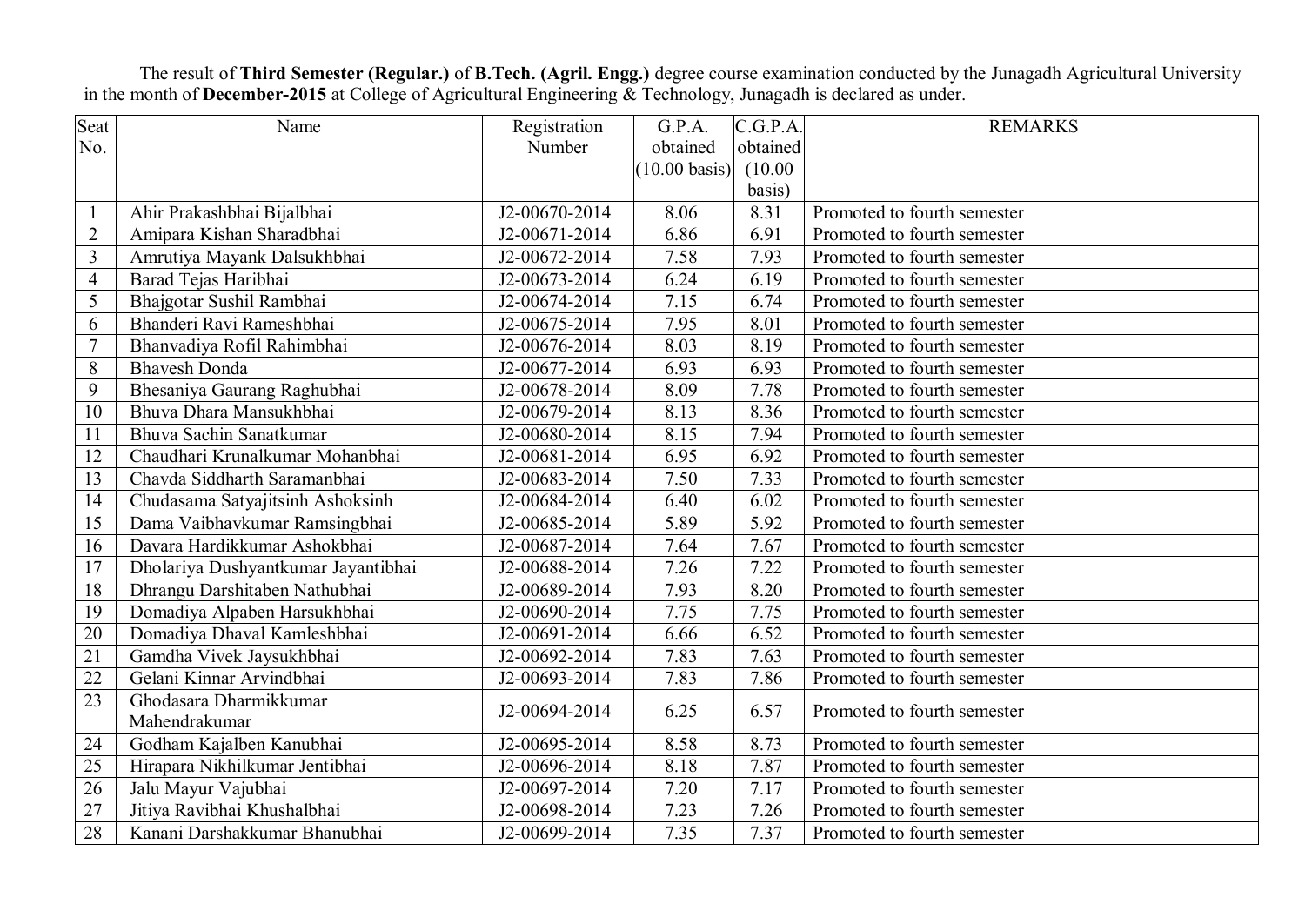| 29 | Kapadiya Hastiben Virendrakumar   | J2-00700-2014               | 7.18 | 7.02 | Promoted to fourth semester                                                            |
|----|-----------------------------------|-----------------------------|------|------|----------------------------------------------------------------------------------------|
| 30 | Karavadra Ramaben Ramdebhai       | J2-00701-2014               | 7.03 | 7.51 | Promoted to fourth semester                                                            |
| 31 | Kardani Hiralben Mukeshbhai       | J2-00702-2014               | 7.76 | 7.94 | Promoted to fourth semester                                                            |
| 32 | Kargathiya Bhavesh Maldebhai      | J2-00703-2014               | 6.18 | 6.50 | Promoted to fourth semester                                                            |
| 33 | Kindarkhediya Bhargav Panchabhai  | J2-00705-2014               | 6.14 | 6.54 | Promoted to fourth semester                                                            |
| 34 | Kobiya Sagar Kamlesh              | $\overline{J2}$ -00706-2014 | 6.88 | 7.60 | Promoted to fourth semester                                                            |
| 35 | Kumbhani Nirav Dineshbhai         | J2-00707-2014               | 7.91 | 7.67 | Promoted to fourth semester                                                            |
| 36 | Makawana Subhashbhai Dineshbhai   | J2-00708-2014               | 7.39 | 7.46 | Promoted to fourth semester                                                            |
| 37 | Malaviya Bhargav Vithalbhai       | J2-00710-2014               | 5.64 | 6.25 | Promoted to fourth semester                                                            |
| 38 | Mandani Ghanshyam Govindbhai      | J2-00711-2014               | 6.40 | 6.71 | Promoted to fourth semester                                                            |
| 39 | Maru Rashmitaben Lakhamanbhai     | J2-00712-2014               | 7.74 | 7.80 | Promoted to fourth semester                                                            |
| 40 | Mavani Ayushi Vinodbhai           |                             |      |      | 1. Promoted to fourth semester                                                         |
|    |                                   | J2-00713-2014               | 5.49 | 6.03 | 2. On academic probation to clear the course(s) FMP.203                                |
|    |                                   |                             |      |      | by second trial                                                                        |
| 41 | Nakum Divyangkumar Anubhai        | J2-00714-2014               | 7.35 | 7.20 | Promoted to fourth semester                                                            |
| 42 | Parmar Meet Mukeshbhai            | J2-00715-2014               | 6.90 | 6.56 | Promoted to fourth semester                                                            |
| 43 | Parmar Ajaykumar Vijaykumar       | J2-00716-2014               | 6.49 | 6.30 | Promoted to fourth semester                                                            |
| 44 | Pithiya Paresh Desurbhai          | J2-00717-2014               | 7.59 | 7.76 | Promoted to fourth semester                                                            |
| 45 | Rabadiya Darshilkumar Jaysukhbhai | J2-00718-2014               | 6.69 | 7.04 | Promoted to fourth semester                                                            |
| 46 | Rahul Kumar                       | J2-00719-2014               | 7.70 | 7.52 | Promoted to fourth semester                                                            |
| 47 | Ribadiya Vrijeshkumar Mathurbhai  | J2-00721-2014               | 7.91 | 7.53 | Promoted to fourth semester                                                            |
| 48 | <b>Rohit Singh</b>                | J2-00722-2014               | 6.38 | 6.50 | Promoted to fourth semester                                                            |
| 49 | Sabalpara Nikunj Anilbhai         |                             |      |      | 1. Promoted to fourth semester                                                         |
|    |                                   | J2-00723-2014               | 5.20 | 5.80 | 2. On academic probation to clear the course(s) FMP.201<br>and FMP.203 by second trial |
| 50 | Sanghani Jeet Odhavjibhai         | J2-00724-2014               | 7.44 | 7.44 | Promoted to fourth semester                                                            |
| 51 | Sanghani Vikas Narayanbhai        | J2-00725-2014               | 7.10 | 7.55 | Promoted to fourth semester                                                            |
| 52 | Satish Kumar                      | J2-00727-2014               | 6.13 | 6.48 | Promoted to fourth semester                                                            |
| 53 | Savsani Shyamkumar Mukeshbhai     |                             |      |      | 1. Promoted to fourth semester                                                         |
|    |                                   | J2-00728-2014               | 5.60 | 6.05 | 2. On academic probation to clear the course(s) FMP.203                                |
|    |                                   |                             |      |      | by second trial                                                                        |
| 54 | Shekhada Kashyap Jamanbhai        | J2-00729-2014               | 7.96 | 7.73 | Promoted to fourth semester                                                            |
| 55 | Shishupal Choudhary               | J2-00730-2014               | 6.51 | 6.92 | Promoted to fourth semester                                                            |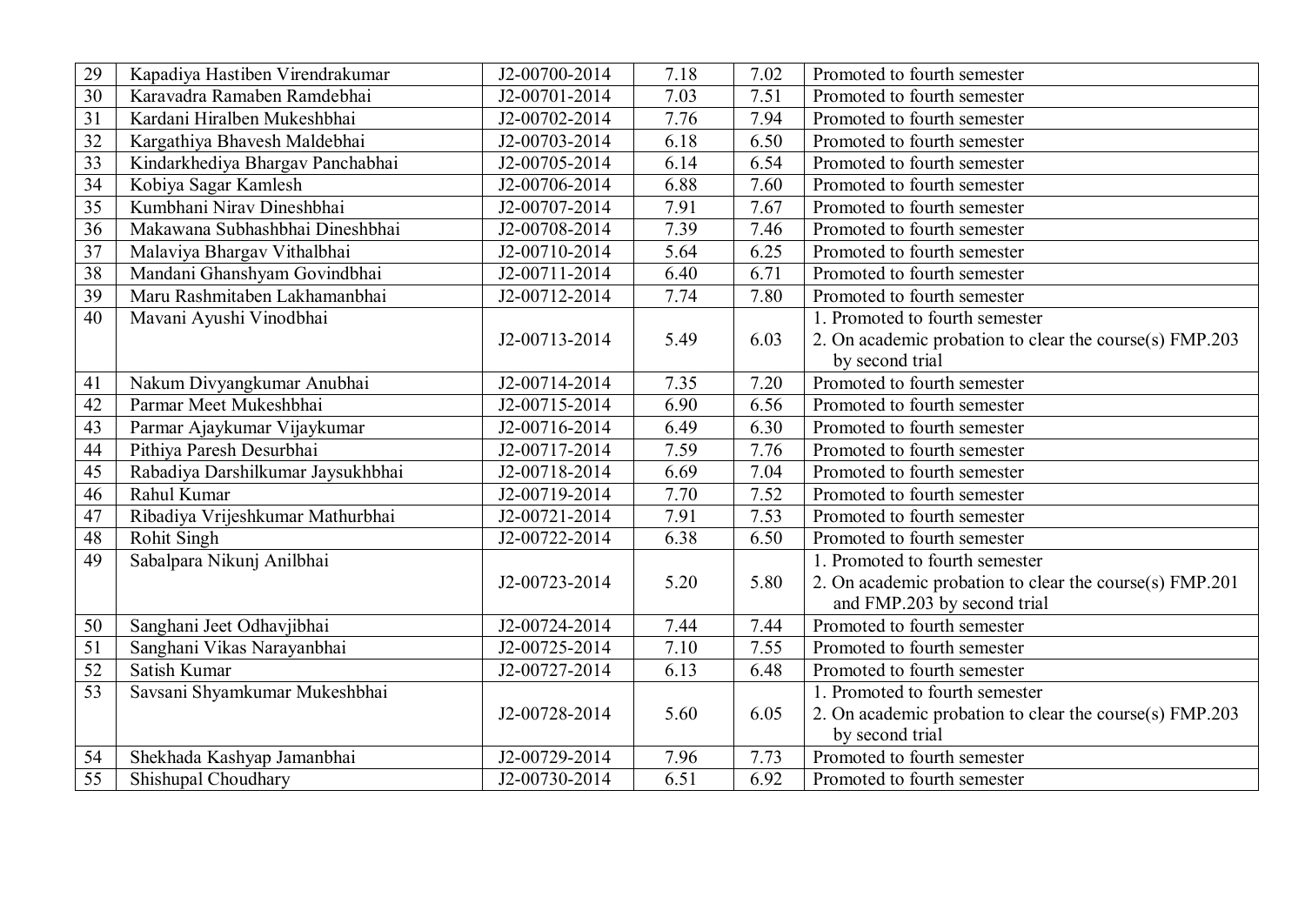| $\overline{56}$ | Sindhal Hiren Karshanbhai        |               |      |      | 1. Promoted to fourth semester                           |
|-----------------|----------------------------------|---------------|------|------|----------------------------------------------------------|
|                 |                                  | J2-00731-2014 | 5.33 | 5.69 | 2. On academic probation to clear the course(s) FMP.201  |
|                 |                                  |               |      |      | by second trial                                          |
| 57              | Sirwani Prakash Mukesh           | J2-00732-2014 | 8.54 | 8.44 | Promoted to fourth semester                              |
| 58              | Sonagara Milan Virjibhai         | J2-00733-2014 | 7.39 | 7.30 | Promoted to fourth semester                              |
| 59              | Tank Dhara Prabhudasbhai         | J2-00734-2014 | 8.59 | 8.52 | Promoted to fourth semester                              |
| 60              | Tank Dhavalkumar Hiteshbhai      | J2-00735-2014 | 8.25 | 8.04 | Promoted to fourth semester                              |
| 61              | Thanki Sandip Narbheshankar      | J2-00736-2014 | 7.00 | 7.27 | Promoted to fourth semester                              |
| 62              | Usdadiya Deep Dilsukhbhai        | J2-00737-2014 | 7.33 | 7.56 | Promoted to fourth semester                              |
| 63              | Vachhani Shanikumar Rameshbhai   | J2-00738-2014 | 7.51 | 7.42 | Promoted to fourth semester                              |
| 64              | Vadhiya Nirajkumar Devabhai      | J2-00739-2014 | 6.15 | 6.46 | Promoted to fourth semester                              |
| 65              | Vagadiya Dishaben Parsotambhai   | J2-00740-2014 | 7.69 | 7.68 | Promoted to fourth semester                              |
| 66              | Vaghasiya Keyur Jitendrabhai     | J2-00741-2014 | 8.03 | 8.00 | Promoted to fourth semester                              |
| 67              | Vaghasiya Sagarkumar Mansukhbhai | J2-00742-2014 | 6.71 | 6.60 | Promoted to fourth semester                              |
| 68              | Vamja Maulikbhai Sureshbhai      | J2-00743-2014 | 7.53 | 7.38 | Promoted to fourth semester                              |
| 69              | Varaniya Yuvarajbhai Bharatbhai  | J2-00744-2014 | 6.04 | 6.00 | Promoted to fourth semester                              |
| 70              | Vekariya Vaibhavkumar Sureshbhai | J2-00745-2014 | 7.08 | 7.36 | Promoted to fourth semester                              |
| $\overline{71}$ | Viramgama Lalji Vinodbhai        | J2-00746-2014 | 7.14 | 6.81 | Promoted to fourth semester                              |
| 72              | Virenkumar Mehta                 | J2-00747-2014 | 7.69 | 7.91 | Promoted to fourth semester                              |
| 73              | Yashwant                         | J2-00748-2014 | 7.74 | 7.56 | Promoted to fourth semester                              |
| $\overline{74}$ | Zala Lizaben Rajasibhai          | J2-00749-2014 | 7.75 | 8.00 | Promoted to fourth semester                              |
| 75              | Zalavadia Shlok Kantibhai        | J2-00750-2014 | 6.75 | 7.05 | Promoted to fourth semester                              |
| 76              | Barjod Nitabahen Bharatbhai      |               |      |      | 1. Promoted to fourth semester                           |
|                 |                                  | J2-00496-2012 | 5.53 | 5.64 | 2. On academic probation to clear the course(s) SWE.203  |
|                 |                                  |               |      |      | and FMP.201 by second trial                              |
| 77              | Parmar Mehul Mansukhbhai         |               |      |      | 1. Promoted to fourth semester                           |
|                 |                                  | J2-00550-2012 | 4.98 | 5.37 | 2. On academic probation to clear the course(s) SWE.203  |
|                 |                                  |               |      |      | and FMP.201 by second trial                              |
| 78              | Solanki Parth Maheshbhai         |               |      |      | 1. Promoted to fourth semester                           |
|                 |                                  | J2-00655-2013 | 5.38 | 5.42 | 2. On academic probation to clear the course(s) SWE.203  |
|                 |                                  |               |      |      | by second trial                                          |
| 79              | Rathwa Pritambhai Rameshbhai     |               |      |      | 1. Promoted to fourth semester                           |
|                 |                                  | J2-00644-2013 | 4.50 | 5.38 | 2. On academic probation to clear the course(s) SWE.203, |
|                 |                                  |               |      |      | FMP.201 and MATHS(E).201 by second trial                 |
| 80              | Gevariya Siddharth Atulkumar     | 05-0246-2014  | 7.66 | 7.41 | Promoted to fourth semester                              |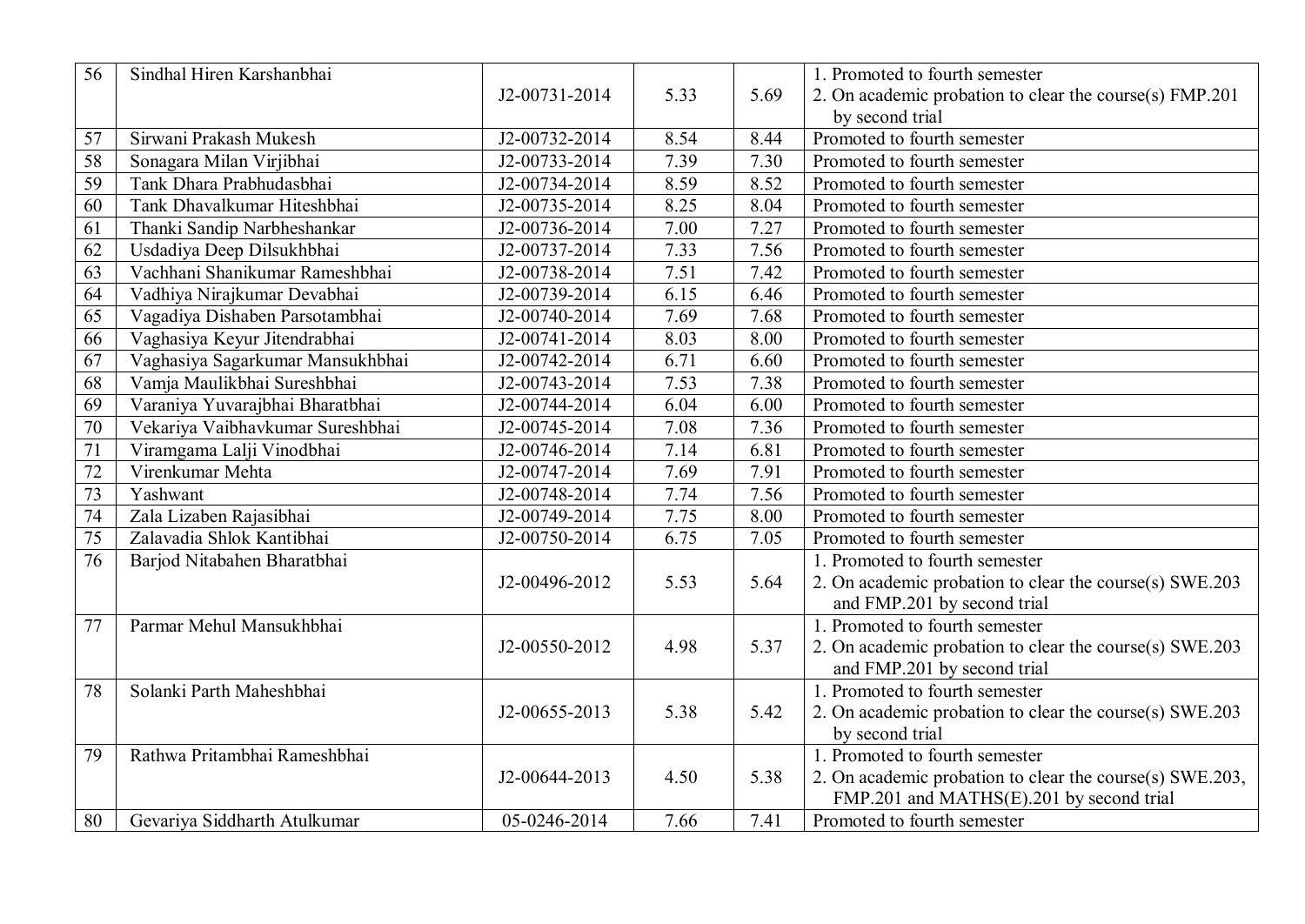| 81 | Bokhani Pratipal Dineshbhai       |                |      |      | 1. Promoted to fourth semester                                                                                                     |
|----|-----------------------------------|----------------|------|------|------------------------------------------------------------------------------------------------------------------------------------|
|    |                                   | JD2-00046-2015 | 6.20 | 6.20 | 2. On academic probation to clear the course(s) SWE.203                                                                            |
|    |                                   |                |      |      | by second trial                                                                                                                    |
| 82 | Borsania Arazu Mahendrabhai       |                |      |      | 1. Not promoted to fourth semester                                                                                                 |
|    |                                   | JD2-00047-2015 | 0.00 | 0.00 | 2. On academic probation to clear the course(s) PFE.201,                                                                           |
|    |                                   |                |      |      | SWE.201, SWE.203, FMP.201, FMP.203, SWE.205,                                                                                       |
|    |                                   |                |      |      | $MATHS(E).201$ and $ECO(E).201$ by second trial                                                                                    |
| 83 | Hedpara Jeelkumar Nareshbhai      | JD2-00048-2015 | 5.85 | 5.85 | Promoted to fourth semester                                                                                                        |
| 84 | Jarsaniya Dhruvkumar Manojbhai    |                |      |      | 1. Promoted to fourth semester                                                                                                     |
|    |                                   | JD2-00049-2015 | 5.58 | 5.58 | 2. On academic probation to clear the course(s) FMP.203                                                                            |
|    |                                   |                |      |      | by second trial                                                                                                                    |
| 85 | Kachhot Ajaybhai Ramsinhbhai      | JD2-00050-2015 | 5.66 | 5.66 | Promoted to fourth semester                                                                                                        |
| 86 | Narola Kiranbhai Himmatbhai       | JD2-00051-2015 | 7.13 | 7.13 | Promoted to fourth semester                                                                                                        |
| 87 | Paladiya Krunal Sureshbhai        | JD2-00052-2015 | 6.65 | 6.65 | Promoted to fourth semester                                                                                                        |
| 88 | Parmar Arjun Ranmalbhai           |                |      |      | 1. Promoted to fourth semester                                                                                                     |
|    |                                   | JD2-00053-2015 | 5.40 | 5.40 | 2. On academic probation to clear the course(s) FMP.203                                                                            |
|    |                                   |                |      |      | by second trial                                                                                                                    |
| 89 | Parmar Jayeshkumar Bharatsinhbhai | JD2-00054-2015 | 5.91 | 5.91 | Promoted to fourth semester                                                                                                        |
| 90 | Parmar Kamleshkumar Maganbhai     | JD2-00055-2015 | 6.66 | 6.66 | Promoted to fourth semester                                                                                                        |
| 91 | Sangada Brijeshkumar Kanubhai     | JD2-00056-2015 | 6.03 | 6.03 | Promoted to fourth semester                                                                                                        |
| 92 | Sau Hematkumar Somabhai           | JD2-00057-2015 | 5.99 | 5.99 | Promoted to fourth semester                                                                                                        |
| 93 | Vaja Bhagirath Dayabhai           |                |      |      | 1. Promoted to fourth semester                                                                                                     |
|    |                                   | JD2-00058-2015 | 4.90 | 4.90 | 2. On academic probation to clear the course(s) SWE.203                                                                            |
|    |                                   |                |      |      | by second trial                                                                                                                    |
| 94 | Patel Ashish Jivarajbhai          | J2-00375-2010  | 5.24 | 5.36 | Promoted to fifth semester                                                                                                         |
|    |                                   |                |      |      | The result of Fourth Semester (Supple.) of B.Tech. (Agril. Engg.) degree course examination conducted by the Junagadh Agricultural |

University in the month of **December-2015** at College of Agricultural Engineering & Technology, Junagadh is declared as under.

| Seat No. | Name                       | Registration  | G.P.A.                  | C.G.P.A. | <b>REMARKS</b>             |
|----------|----------------------------|---------------|-------------------------|----------|----------------------------|
|          |                            | <b>Number</b> | obtained                | obtained |                            |
|          |                            |               | $(10.00 \text{ basis})$ | (10.00)  |                            |
|          |                            |               |                         | basis)   |                            |
|          | Barvadiya Tushar Ashokbhai | J2-00582-2013 | 5.60                    | 5.86     | Promoted to sixth semester |
|          | Binjoo Kumar               | J2-00589-2013 | 5.64                    | 5.62     | Promoted to fifth semester |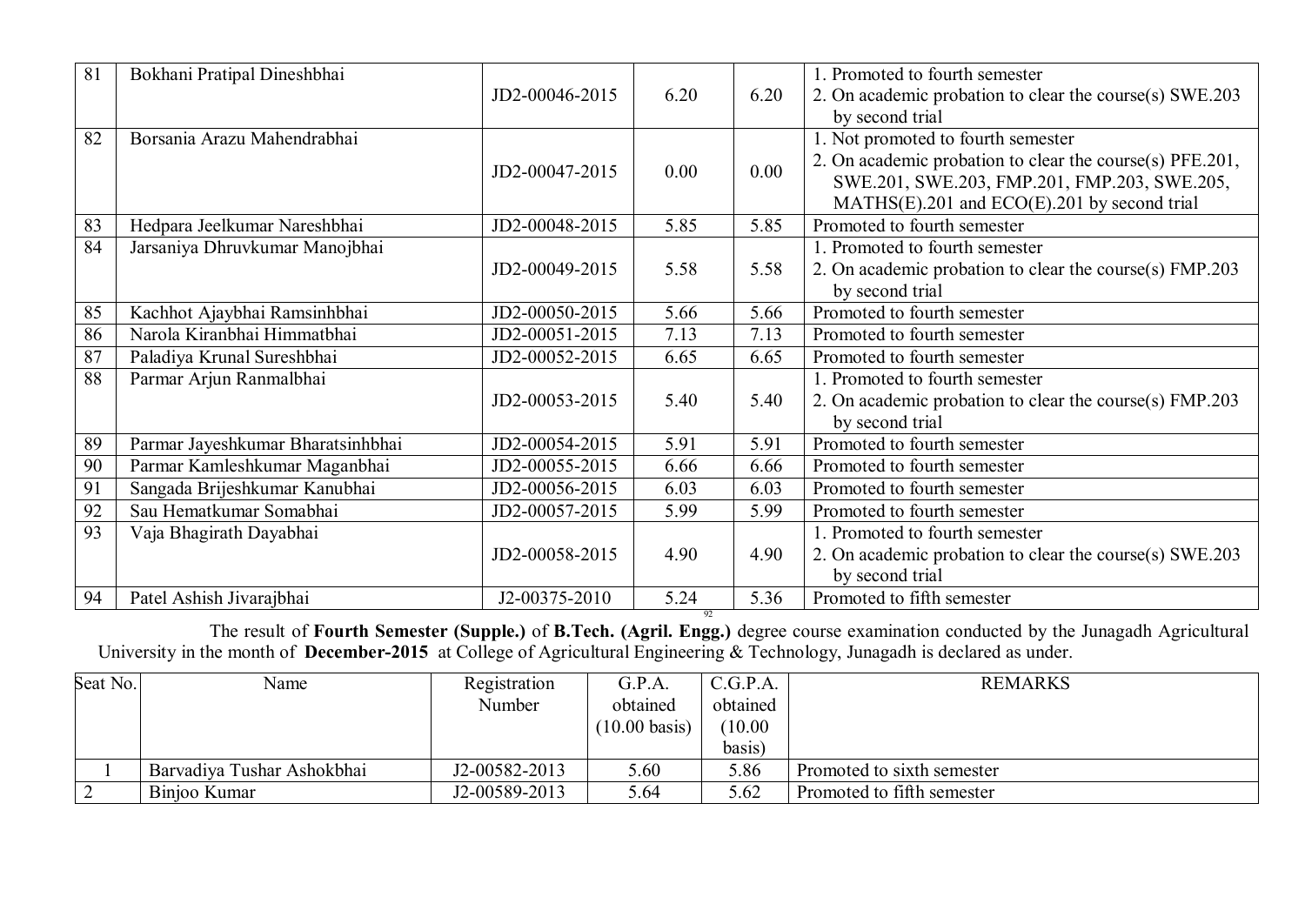| $\overline{3}$ | Chaudhari Hirenbhai Navinbhai   | J2-00591-2013 | 5.15 | 5.49 | 1. Not promoted to sixth semester                          |
|----------------|---------------------------------|---------------|------|------|------------------------------------------------------------|
|                |                                 |               |      |      | 2. On academic probation to clear the course(s) FMP.204 by |
|                |                                 |               |      |      | third trial                                                |
|                |                                 |               |      |      | 3. He has also to repeat the course(s) FMP.301, FMP.303    |
|                |                                 |               |      |      | and FMP.305 of fifth semester by second trial as and       |
|                |                                 |               |      |      | when offered                                               |
| $\overline{4}$ | Jethava Navanitkumar Hamirbhai  | J2-00608-2013 | 6.30 | 6.72 | Promoted to sixth semester                                 |
| $\overline{5}$ | Kakadiya Nikunjkumar            | J2-00614-2013 | 5.78 | 5.74 | Promoted to sixth semester                                 |
|                | Dharamshibhai                   |               |      |      |                                                            |
| 6              | Khodabhaya Bharatkumar          | J2-00625-2013 | 5.89 | 6.20 | Promoted to sixth semester                                 |
|                | Nebhabhai                       |               |      |      |                                                            |
|                | Rathod Darshan Durlabhjibhai    | J2-00642-2013 | 5.69 | 5.69 | Promoted to sixth semester                                 |
| $\,8\,$        | Bamanya Sahdev Gopalbhai        | JD2-0034-2014 | 5.73 | 5.74 | Promoted to sixth semester                                 |
| 9              | Bhabhor Mukeshkumar Shakrabhai  | JD2-0035-2014 | 6.23 | 6.08 | Promoted to sixth semester                                 |
| 10             | Kunjadiya Bipinkumar Manubhai   | JD2-0038-2014 | 5.50 | 5.45 | Promoted to sixth semester                                 |
| 11             | Maheta Jitendrakumar Pravinbhai | JD2-0039-2014 | 6.41 | 6.16 | Promoted to sixth semester                                 |
| 12             | Maradia Parth Kantilal          | JD2-0040-2014 | 5.95 | 5.86 | Promoted to sixth semester                                 |
| 13             | Maradiya Ashruti Bhagavanjibhai | JD2-0041-2014 | 5.52 | 5.78 | Promoted to sixth semester                                 |
| 14             | Patel Harshkumar Jagdishbhai    | JD2-0043-2014 | 5.80 | 5.69 | Promoted to sixth semester                                 |
| 15             | Ram Ankitaben Amrabhai          | JD2-0044-2014 | 6.33 | 6.36 | Promoted to sixth semester                                 |
| 16             | Thummar Ripalkumar Dineshbhai   | JD2-0045-2014 | 5.70 | 5.72 | 1. Not promoted to fifth semester                          |
|                |                                 |               |      |      | 2. On academic probation to clear the course(s) FMP.204 by |
|                |                                 |               |      |      | third trial                                                |
| 17             | Savaliya Jaydeep Manilal        | J2-00560-2012 | 5.84 | 5.66 | Promoted to sixth semester                                 |

The result of **Fifth Semester (Regular)** of **B.Tech. (Agril. Engg.)** degree course examination conducted by the Junagadh Agricultural University in the month of **December-2015** at College of Agricultural Engineering & Technology, Junagadh is declared as under.

| Seat No. | Name                         | Registration  | G.P.A.             | C.G.P.A. | REMARKS                    |
|----------|------------------------------|---------------|--------------------|----------|----------------------------|
|          |                              | Number        | obtained $(10.00)$ | obtained |                            |
|          |                              |               | basis)             | (10.00)  |                            |
|          |                              |               |                    | basis)   |                            |
|          | Agola Rakesh Chhaganbhai     | J2-00578-2013 | 7.40               | 7.25     | Promoted to sixth semester |
|          | Agravat Harshaben Vishnubhai | J2-00579-2013 | 8.36               | 8.51     | Promoted to sixth semester |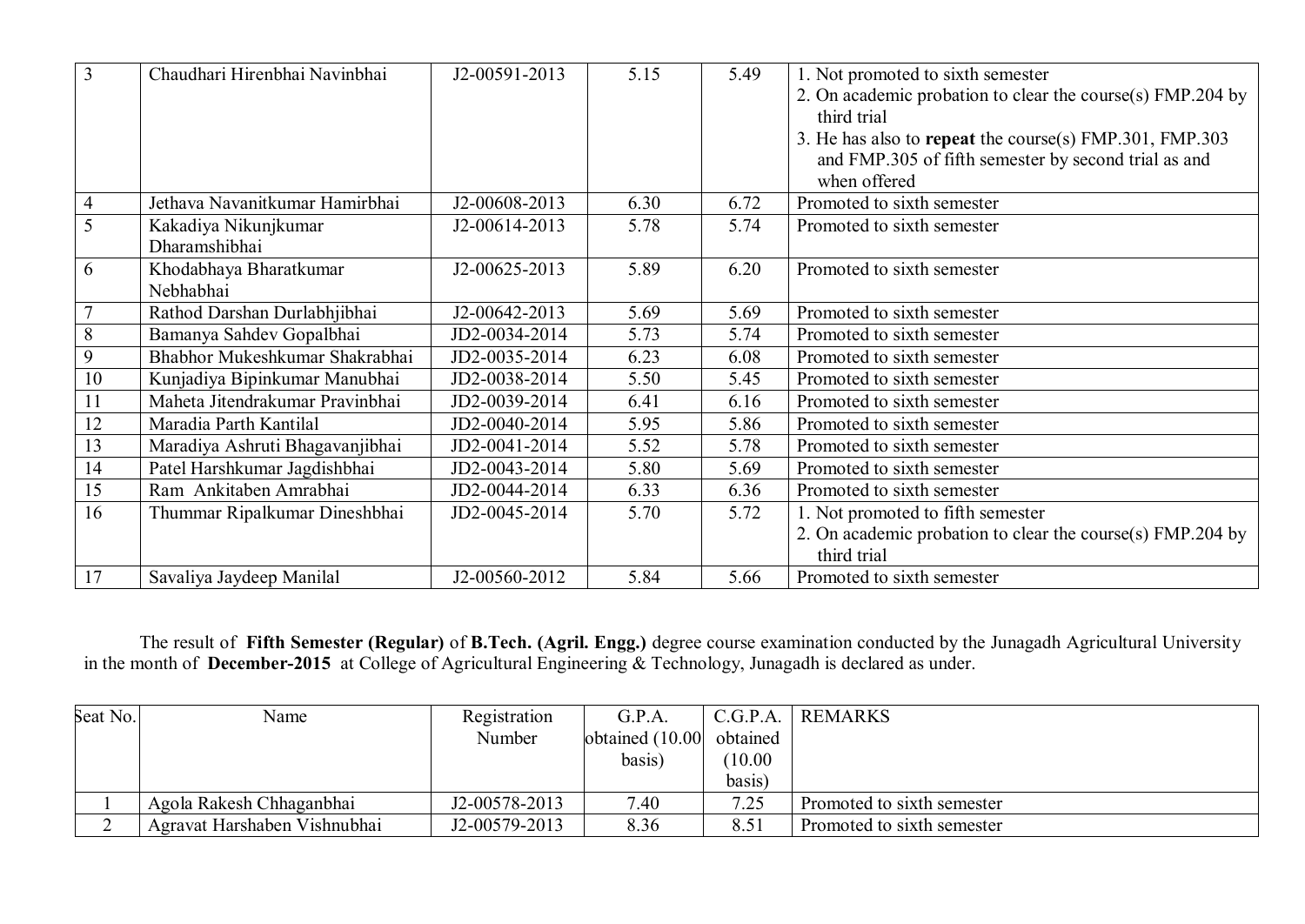| 3               | Ambaliyala Milan Dhirubhai     | J2-00580-2013 | 7.10 | 6.90 | Promoted to sixth semester                                |
|-----------------|--------------------------------|---------------|------|------|-----------------------------------------------------------|
| $\overline{4}$  | Ardeshana Darshankumar         | J2-00581-2013 | 7.66 | 7.22 | Promoted to sixth semester                                |
|                 | Arvindbhai                     |               |      |      |                                                           |
| 5               | Barvadiya Tushar Ashokbhai     | J2-00582-2013 | 6.17 | 5.92 | Promoted to sixth semester                                |
| 6               | Bathani Deep Kantibhai         | J2-00583-2013 | 7.49 | 7.19 | Promoted to sixth semester                                |
| $\overline{7}$  | Bhanderi Harsh Maganbhai       | J2-00584-2013 | 7.38 | 6.66 | Promoted to sixth semester                                |
| 8               | Bhatu Manasiben Devanandbhai   | J2-00586-2013 | 7.11 | 7.18 | Promoted to sixth semester                                |
| 9               | Bheda Ashish Kalubhai          | J2-00587-2013 | 8.21 | 8.16 | Promoted to sixth semester                                |
| 10              | Bhuva Mukund Harsukhlal        | J2-00588-2013 | 7.48 | 7.15 | Promoted to sixth semester                                |
| 11              | Chaudhari Hirenbhai Navinbhai  | J2-00591-2013 | 3.24 | 5.05 | 1. Not promoted to sixth semester                         |
|                 |                                |               |      |      | 2. On academic probation to repeat the course(s) FMP.301, |
|                 |                                |               |      |      | FMP.303 and FMP.305 by second trial as and when           |
|                 |                                |               |      |      | offered                                                   |
|                 |                                |               |      |      | 3. He has also to clear the course(s) FMP.204 of fourth   |
|                 |                                |               |      |      | semester by third trial                                   |
| 12              | Chauhan Nikunj Kiritbhai       | J2-00592-2013 | 7.67 | 7.34 | Promoted to sixth semester                                |
| 13              | Chavda Shaktisinh Kanjibhai    | J2-00594-2013 | 6.64 | 6.13 | Promoted to sixth semester                                |
| 14              | Delvadiya Nandan Prabhudas     | J2-00595-2013 | 6.02 | 6.04 | Promoted to sixth semester                                |
| 15              | Desai Dharmik Rameshchandra    | J2-00596-2013 | 8.51 | 8.50 | Promoted to sixth semester                                |
| 16              | Dhamecha Himanshu Kaushikbhai  | J2-00597-2013 | 7.35 | 6.97 | Promoted to sixth semester                                |
| 17              | Dobariya Chirag Kiritbhai      | J2-00598-2013 | 6.88 | 6.45 | Promoted to sixth semester                                |
| 18              | Dudhatra Jay Vijaybhai         | J2-00599-2013 | 7.76 | 7.52 | Promoted to sixth semester                                |
| 19              | Gaadhe Sarmanbhai Karshanbhai  | J2-00600-2013 | 7.32 | 7.46 | Promoted to sixth semester                                |
| 20              | Gadhiya Gaurav Ashokkumar      | J2-00601-2013 | 7.09 | 7.39 | Promoted to sixth semester                                |
| 21              | Gajera Jalak Girishbhai        | J2-00602-2013 | 7.28 | 6.89 | Promoted to sixth semester                                |
| 22              | Garala Parth Jagdishbhai       | J2-00603-2013 | 7.67 | 7.94 | Promoted to sixth semester                                |
| 23              | Girdhari Lal                   | J2-00604-2013 | 6.77 | 6.99 | Promoted to sixth semester                                |
| 24              | Gondaliya Jay Ramanikbhai      | J2-00605-2013 | 6.85 | 7.55 | Promoted to sixth semester                                |
| 25              | Hingrajiya Yashkumar           | J2-00606-2013 | 6.92 | 7.08 | Promoted to sixth semester                                |
|                 | Manasukhbhai                   |               |      |      |                                                           |
| 26              | Jalpaben Jivanbhai Limbasiya   | J2-00607-2013 | 8.20 | 8.23 | Promoted to sixth semester                                |
| 27              | Jethava Navanitkumar Hamirbhai | J2-00608-2013 | 6.77 | 6.73 | Promoted to sixth semester                                |
| 28              | Jiladiya Dhaval Bavabhai       | J2-00609-2013 | 6.97 | 6.76 | Promoted to sixth semester                                |
| 29              | Joshi Nirav Umeshbhai          | J2-00610-2013 | 8.12 | 8.21 | Promoted to sixth semester                                |
| $\overline{30}$ | Kachhadiya Divyesh Mansukh     | J2-00611-2013 | 8.27 | 8.02 | Promoted to sixth semester                                |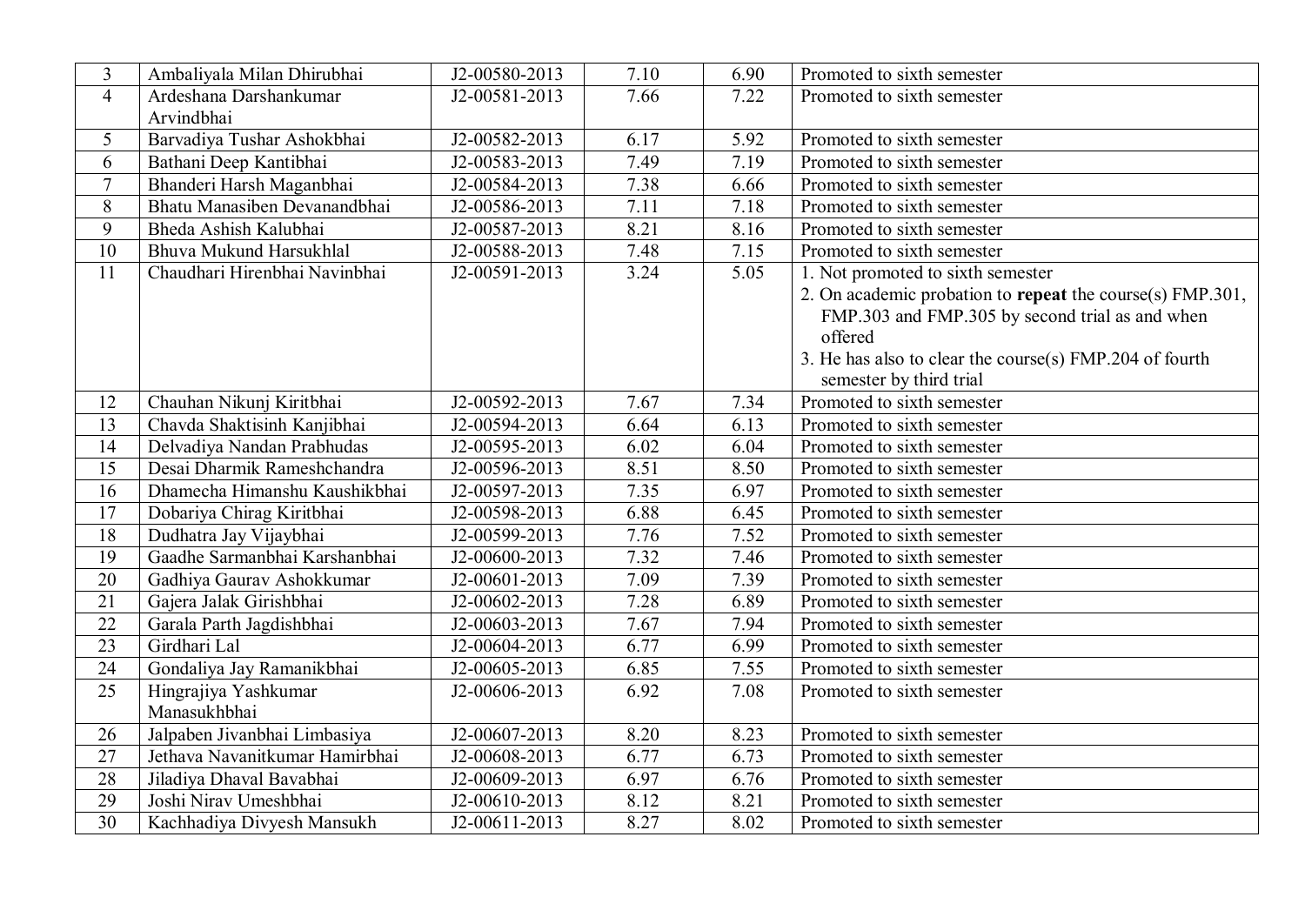| 31              | Kachhadiya Vivek Vitthalbhai     | J2-00612-2013               | 7.94 | 8.06 | Promoted to sixth semester                              |
|-----------------|----------------------------------|-----------------------------|------|------|---------------------------------------------------------|
| 32              | Kailash Kumar                    | J2-00613-2013               | 7.34 | 6.72 | Promoted to sixth semester                              |
| $\overline{33}$ | Kakadiya Nikunjkumar             | J2-00614-2013               | 5.95 | 5.79 | 1. Promoted to sixth semester                           |
|                 | Dharamshibhai                    |                             |      |      | 2. On academic probation to clear the course(s) FMP.303 |
|                 |                                  |                             |      |      | by second trial                                         |
| 34              | Kalaria Hardikkumar Sureshbhai   | J2-00615-2013               | 7.52 | 7.71 | Promoted to sixth semester                              |
| $\overline{35}$ | Kaneriya Rajkumar Nandalal       | J2-00616-2013               | 7.71 | 7.39 | Promoted to sixth semester                              |
| 36              | Kanthesiya Vishalkumar Jentibhai | J2-00617-2013               | 7.04 | 7.37 | Promoted to sixth semester                              |
| 37              | Kapupara Parth Jayantilal        | J2-00618-2013               | 7.73 | 7.66 | Promoted to sixth semester                              |
| $\overline{38}$ | Karmur Milankumar Bhayabhai      | J2-00619-2013               | 7.46 | 7.82 | Promoted to sixth semester                              |
| 39              | Katariya Manishkumar Mansukhlal  | J2-00620-2013               | 6.51 | 6.25 | Promoted to sixth semester                              |
| $\overline{40}$ | Khadsaliya Ashishkumar           | $\overline{J2}$ -00621-2013 | 7.26 | 7.13 | Promoted to sixth semester                              |
|                 | Jagjivanbhai                     |                             |      |      |                                                         |
| 41              | Khanpara Yagnikkumar Girishbhai  | J2-00622-2013               | 7.09 | 6.60 | Promoted to sixth semester                              |
| 42              | Khira Samir Mulchand             | $\overline{J2-0062}4-2013$  | 8.07 | 7.39 | Promoted to sixth semester                              |
| 43              | Khodabhaya Bharatkumar           | J2-00625-2013               | 6.26 | 6.21 | Promoted to sixth semester                              |
|                 | Nebhabhai                        |                             |      |      |                                                         |
| 44              | Limbani Naimish Bhupatbhai       | J2-00627-2013               | 7.46 | 7.62 | Promoted to sixth semester                              |
| 45              | Makwana Mahesh Somjibhai         | J2-00629-2013               | 6.03 | 6.28 | 1. Promoted to sixth semester                           |
|                 |                                  |                             |      |      | 2. On academic probation to clear the course(s) FMP.303 |
|                 |                                  |                             |      |      | by second trial                                         |
| 46              | Monpara Utsav Jagdishbhai        | J2-00630-2013               | 6.44 | 6.61 | Promoted to sixth semester                              |
| 47              | Mori Jigneshkumar Jesingbhai     | $\overline{J2-0063}$ 1-2013 | 8.12 | 7.71 | Promoted to sixth semester                              |
| 48              | Muliya Mohit Hargovindbhai       | J2-00632-2013               | 7.42 | 7.54 | Promoted to sixth semester                              |
| 49              | Odedara Poojaben Parbatbhai      | J2-00633-2013               | 8.30 | 8.28 | Promoted to sixth semester                              |
| 50              | Padaliya Savankumar Pravinbhai   | $\overline{J2}$ -00634-2013 | 7.22 | 7.27 | Promoted to sixth semester                              |
| 51              | Pandya Abhimanyukumar            | J2-00635-2013               | 7.85 | 7.54 | Promoted to sixth semester                              |
|                 | Hiteshbhai                       |                             |      |      |                                                         |
| 52              | Raj Donga                        | J2-00637-2013               | 7.50 | 7.69 | Promoted to sixth semester                              |
| $\overline{53}$ | Rakesh Pooniya                   | J2-00638-2013               | 7.02 | 7.02 | Promoted to sixth semester                              |
| 54              | Rakholiya Nirmal Babubhai        | J2-00639-2013               | 7.12 | 6.21 | Promoted to sixth semester                              |
| $\overline{55}$ | Rathava Shaileshbhai Kevsingbhai | J2-00641-2013               | 6.24 | 6.13 | Promoted to sixth semester                              |
| $\overline{56}$ | Rathod Darshan Durlabhjibhai     | J2-00642-2013               | 5.99 | 5.75 | Promoted to sixth semester                              |
| 57              | Rathva Ranjitbhai Ishwarbhai     | J2-00643-2013               | 6.54 | 6.45 | Promoted to sixth semester                              |
| $\overline{58}$ | Ravat Dhavalkumar Bhalabhai      | J2-00645-2013               | 6.35 | 6.17 | Promoted to sixth semester                              |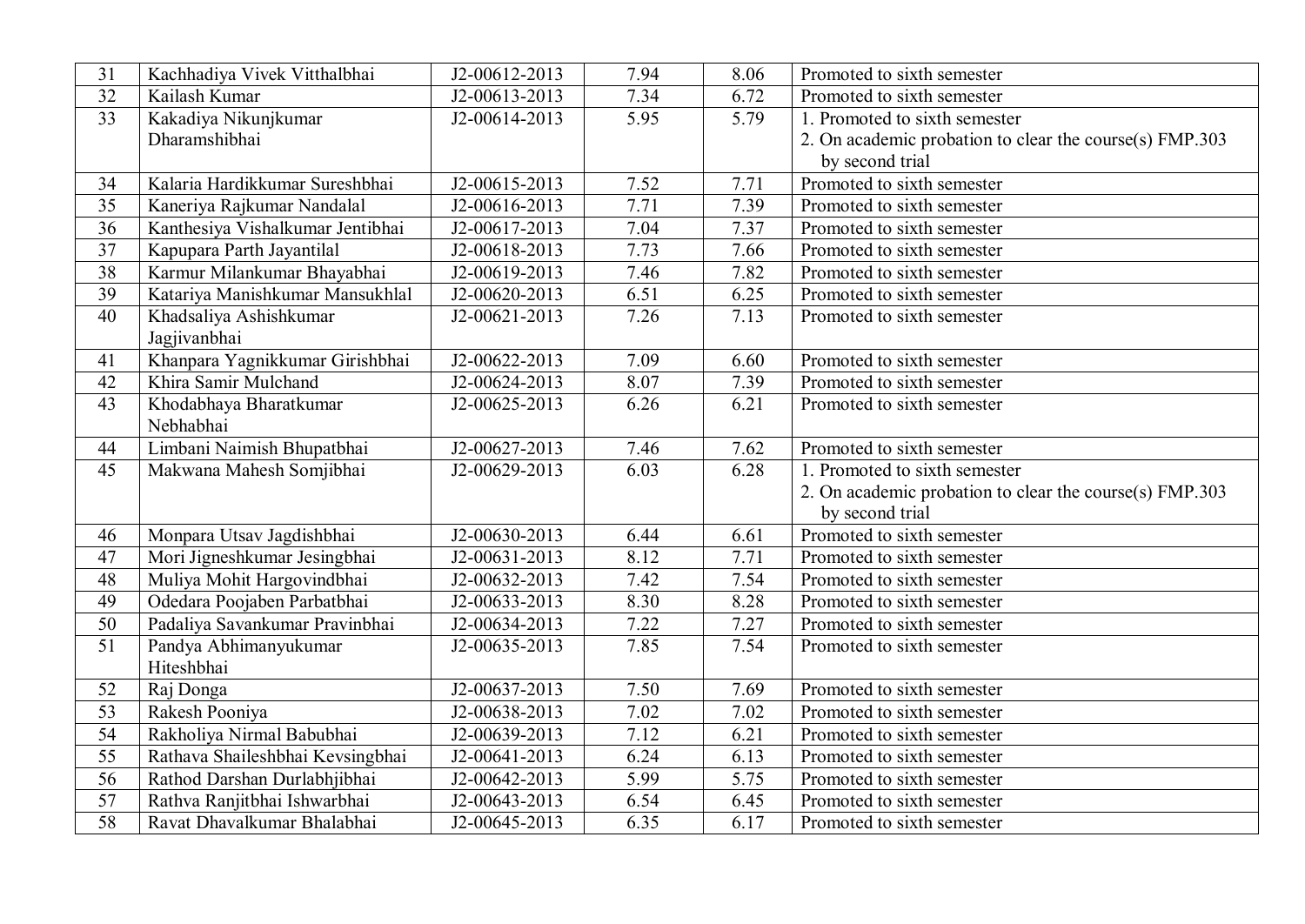| $\overline{59}$ | Ronakkumar Prakashbhai Gajera  | J2-00646-2013               | 6.50              | 7.29 | 1. Promoted to sixth semester                           |
|-----------------|--------------------------------|-----------------------------|-------------------|------|---------------------------------------------------------|
|                 |                                |                             |                   |      | 2. On academic probation to clear the course(s) FMP.301 |
|                 |                                |                             |                   |      | by second trial                                         |
| 60              | Sadatiya Yagnesh Ravaji        | J2-00647-2013               | 7.66              | 7.55 | Promoted to sixth semester                              |
| 61              | Sakariya Ketan Kumanbhai       | J2-00648-2013               | 6.60              | 7.09 | Promoted to sixth semester                              |
| 62              | Sankhat Tejaskumar Chandubhai  | J2-00649-2013               | 7.30              | 7.62 | Promoted to sixth semester                              |
| 63              | Sapariya Parthkumar Shashikant | J2-00650-2013               | 7.67              | 7.83 | Promoted to sixth semester                              |
| 64              | Shubham Patidar                | J2-00651-2013               | 6.99              | 7.08 | Promoted to sixth semester                              |
| 65              | Sisodiya Jay Harendrasinh      | J2-00652-2013               | 7.84              | 8.01 | Promoted to sixth semester                              |
| 66              | Solanki Bhavesh Bhupatbhai     | J2-00653-2013               | 6.82              | 6.55 | Promoted to sixth semester                              |
| 67              | Solanki Hiteshkumar Kanabhai   | J2-00654-2013               | 6.67              | 6.92 | Promoted to sixth semester                              |
| $\overline{68}$ | Tanti Dixit Prafulkumar        | J2-00656-2013               | 7.71              | 7.73 | Promoted to sixth semester                              |
| 69              | Thakkar Kashyap Bhagvandas     | J2-00657-2013               | 7.20              | 7.14 | Promoted to sixth semester                              |
| 70              | Thumar Nimisha Chandulal       | J2-00658-2013               | 7.89              | 7.94 | Promoted to sixth semester                              |
| $\overline{71}$ | Thumar Rinkalben Mukeshbhai    | J2-00659-2013               | 7.06              | 7.11 | Promoted to sixth semester                              |
| 72              | Undhad Chirag Bhagvanji        | J2-00660-2013               | 6.26              | 6.84 | Promoted to sixth semester                              |
| $\overline{73}$ | Vadiyatar Pooja Prabatbhai     | J2-00661-2013               | 6.39              | 6.33 | Promoted to sixth semester                              |
| $\overline{74}$ | Vadukiya Shrey Pravinbhai      | J2-00662-2013               | 6.70              | 6.93 | Promoted to sixth semester                              |
| $\overline{75}$ | Vaghela Pradip Vallbhbhai      | J2-00663-2013               | 7.48              | 7.93 | Promoted to sixth semester                              |
| 76              | Vala Harshadbhai Virabhai      | J2-00664-2013               | 7.76              | 8.13 | Promoted to sixth semester                              |
| 77              | Vala Vimalsinh Samatbhai       | J2-00666-2013               | 7.24              | 7.26 | Promoted to sixth semester                              |
| 78              | Vora Jasmin Bhanubhai          | J2-00668-2013               | 7.28              | 7.36 | Promoted to sixth semester                              |
| 79              | Zalavadiya Harshad Kamleshbhai | J2-00669-2013               | 7.46              | 7.58 | Promoted to sixth semester                              |
| 80              | Dholaria Dhruvkumar            | $\overline{J2}$ -00515-2012 | 6.74              | 6.14 | Promoted to sixth semester                              |
|                 | Mahendrabhai                   |                             |                   |      |                                                         |
| 81              | Gajera Ankurkumar Rameshbhai   | J2-00518-2012               | 6.40              | 6.34 | Promoted to sixth semester                              |
| $\overline{82}$ | Kathiriya Ankit Ramnikbhai     | J2-00531-2012               | 5.57              | 5.52 | Promoted to sixth semester                              |
| 83              | Manavdariya Nikhilkumar        | J2-00442-2011               | 5.89              | 5.83 | Promoted to sixth semester                              |
|                 | Harasukhbhai                   |                             |                   |      |                                                         |
| $\overline{84}$ | Sutariya Punit Jentilal        | J2-00479-2011               | 6.61              | 6.21 | Promoted to sixth semester                              |
| 85              | Changela Beenaben Rasiklal     | J2-00504-2012               | 7.39              | 6.70 | Promoted to sixth semester                              |
| 86              | Bamanya Sahdev Gopalbhai       | JD2-0034-2014               | $\overline{5.06}$ | 5.52 | 1. Promoted to sixth semester                           |
|                 |                                |                             |                   |      | 2. On academic probation to clear the course(s) FMP.303 |
|                 |                                |                             |                   |      | by second trial                                         |
| 87              | Bhabhor Mukeshkumar Shakrabhai | JD2-0035-2014               | 5.85              | 6.01 | Promoted to sixth semester                              |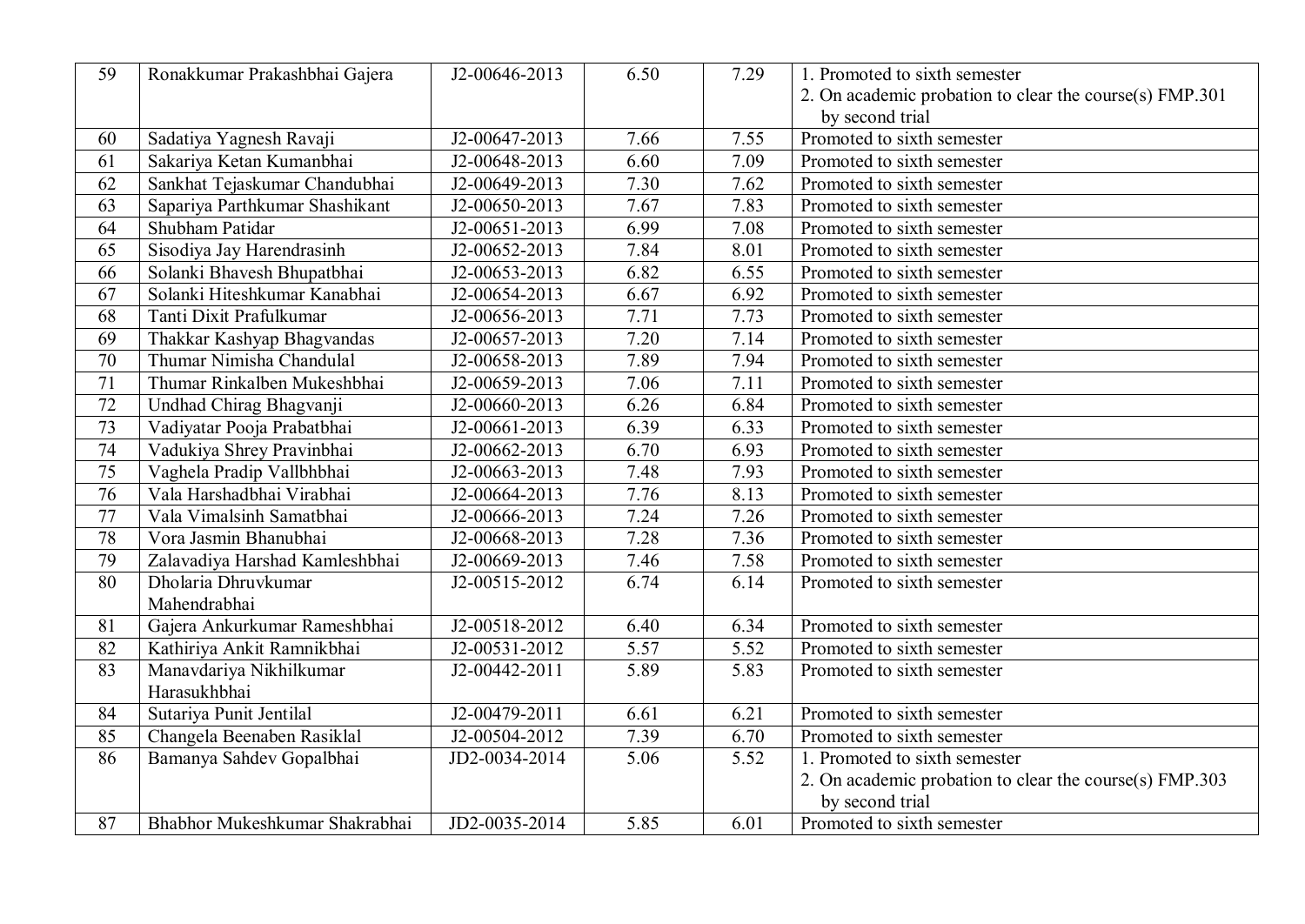| 88              | Donga Chintan Bhagavanbhai      | JD2-0037-2014 | 6.60 | 6.24 | Promoted to sixth semester                              |
|-----------------|---------------------------------|---------------|------|------|---------------------------------------------------------|
| 89              | Kunjadiya Bipinkumar Manubhai   | JD2-0038-2014 | 5.37 | 5.43 | 1. Promoted to sixth semester                           |
|                 |                                 |               |      |      | 2. On academic probation to clear the course(s) FMP.303 |
|                 |                                 |               |      |      | by second trial                                         |
| 90              | Maheta Jitendrakumar Pravinbhai | JD2-0039-2014 | 6.43 | 6.25 | Promoted to sixth semester                              |
| 91              | Maradia Parth Kantilal          | JD2-0040-2014 | 5.78 | 5.83 | 1. Promoted to sixth semester                           |
|                 |                                 |               |      |      | 2. On academic probation to clear the course(s) FMP.305 |
|                 |                                 |               |      |      | by second trial                                         |
| 92              | Maradiya Ashruti Bhagavanjibhai | JD2-0041-2014 | 6.13 | 5.89 | Promoted to sixth semester                              |
| $\overline{93}$ | Patel Harshkumar Jagdishbhai    | JD2-0043-2014 | 5.71 | 5.69 | 1. Promoted to sixth semester                           |
|                 |                                 |               |      |      | 2. On academic probation to clear the course(s) FMP.303 |
|                 |                                 |               |      |      | by second trial                                         |
| 94              | Ram Ankitaben Amrabhai          | JD2-0044-2014 | 6.86 | 6.52 | Promoted to sixth semester                              |
| 95              | Bhayani Shweta Narendrabhai     | 05-00184-2013 | 6.98 | 6.54 | Promoted to sixth semester                              |
| 96              | Hedapara Shyam Maganbhai        | 05-00191-2013 | 6.14 | 6.67 | Promoted to sixth semester                              |
| 97              | Kantesariya Bhargavkumar        | 05-00193-2013 | 5.47 | 6.42 | 1. Promoted to sixth semester                           |
|                 | Jaysukhbhai                     |               |      |      | 2. On academic probation to clear the course(s) FMP.305 |
|                 |                                 |               |      |      | by second trial                                         |
| 98              | Savaliya Jaydeep Manilal        | J2-00560-2012 | 6.01 | 5.73 | 1. Promoted to sixth semester                           |
|                 |                                 |               |      |      | 2. On academic probation to clear the course(s) FMP.303 |
|                 |                                 |               |      |      | by second trial                                         |
| 99              | Sondarva Gautam Rameshbhai      | J2-00477-2011 | 5.85 | 5.63 | 1. Promoted to sixth semester                           |
|                 |                                 |               |      |      | 2. On academic probation to clear the course(s) FMP.303 |
|                 |                                 |               |      |      | by second trial                                         |
| 100             | Derasari Jigar Vinod            | JD2-0029-2013 | 5.20 | 5.46 | 1. Promoted to sixth semester                           |
|                 |                                 |               |      |      | 2. On academic probation to clear the course(s) FMP.303 |
|                 |                                 |               |      |      | by second trial                                         |
| 101             | Bhimani Hardik Natvarlal        | 3050913005    | 6.43 | 6.55 | Promoted to sixth semester                              |
| 102             | Bhut Daxaben Bharatbhai         | J2-00502-2012 | 7.17 | 6.99 | Promoted to sixth semester                              |

The result of **Sixth Semester (Supple.)** of **B.Tech. (Agril. Engg.)** degree course examination conducted by the Junagadh Agricultural University in the month of **December-2015** at College of Agricultural Engineering & Technology, Junagadh is declared as under.

| Seat No. | Name | $\mathbf{r}$<br>Registration | $\sim$<br>$\mathbf{r}$<br>U.L<br>3.1.1.1 | $\mathbf{R}$<br>$\sim$<br><u>. .</u><br>. | <b>REMARKS</b> |
|----------|------|------------------------------|------------------------------------------|-------------------------------------------|----------------|
|          |      | Number                       | $10.00^+$<br>(10)<br>obtained            | . .<br>obtained                           |                |
|          |      |                              | basis                                    | (10.00)<br>$\log_{15}$                    |                |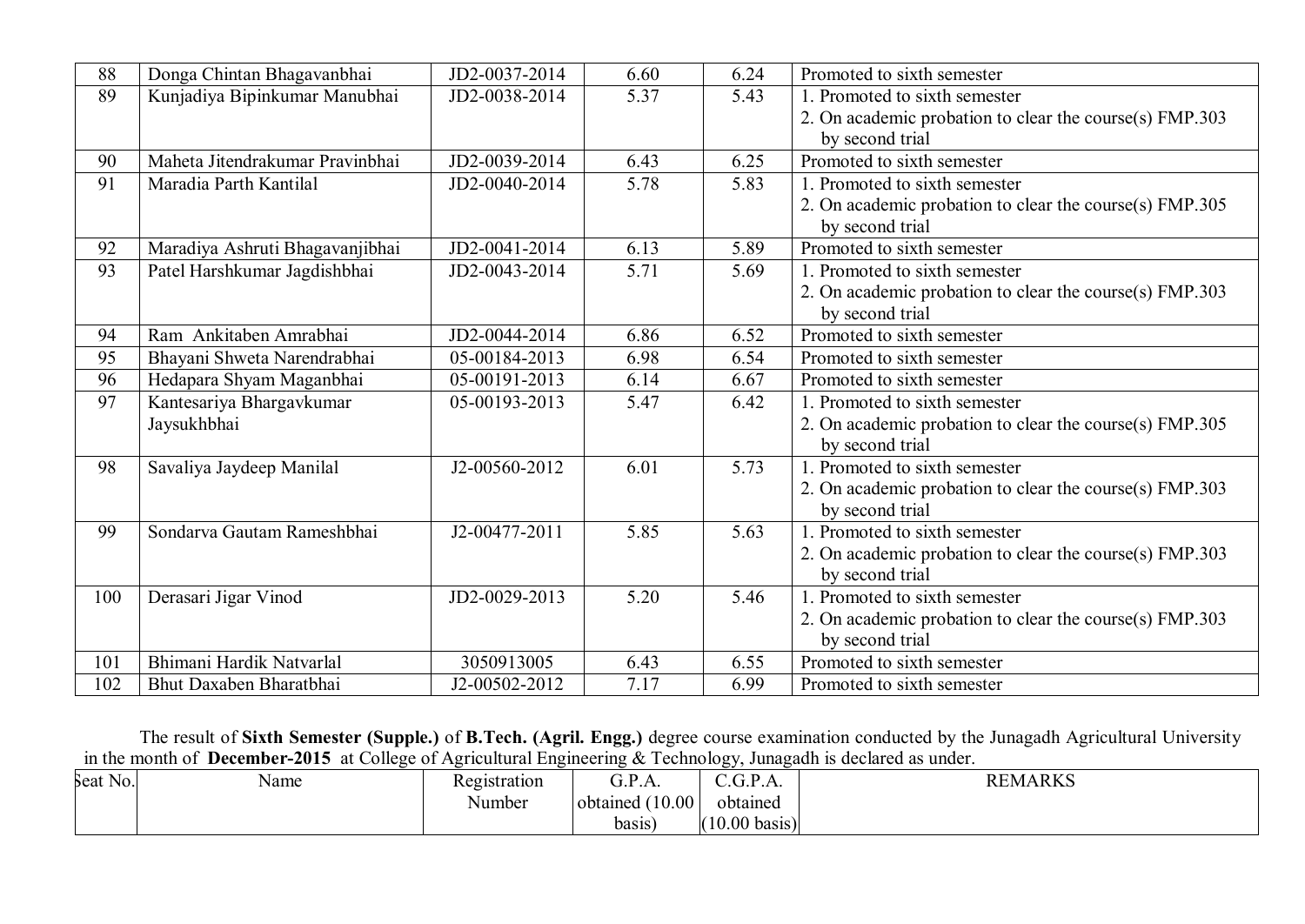|                | Bhut Nirav Mansukhbhai         | J2-00503-2012 | 5.91 | 5.67 | Promoted to eighth semester  |
|----------------|--------------------------------|---------------|------|------|------------------------------|
| $\overline{2}$ | Chaudhary Mehulkumar Daljibhai | J2-00506-2012 | 6.07 | 5.79 | Promoted to seventh semester |
| 3              | Deepak Kumar                   | J2-00512-2012 | 5.83 | 5.67 | Promoted to eighth semester  |
| $\overline{4}$ | Jalu Sureshkumar Naranbhai     | J2-00525-2012 | 5.95 | 5.77 | Promoted to eighth semester  |
| 5              | Dhangan Dilip Nanabhai         | J2-00416-2011 | 6.26 | 5.73 | Promoted to eighth semester  |
| 6              | Gohil Dharmesh Bhikhubhai      | J2-00424-2011 | 5.45 | 5.72 | Promoted to eighth semester  |
| 7              | Sakhiya Pratik Rakeshbhai      | J2-00465-2011 | 5.90 | 5.89 | Promoted to eighth semester  |
| 8              | Vora Dashrath Sureshbhai       | J2-00486-2011 | 5.70 | 5.68 | Promoted to eighth semester  |
| 9              | Bhatu Sandip Jagadish          | J2-00332-2010 | 5.63 | 5.44 | Promoted to eighth semester  |
| 10             | Vadhiya Nikunjkumar Devasibhai | JD2-0028-2013 | 5.39 | 5.83 | Promoted to eighth semester  |
| 11             | Parmar Mayurbhai Chandubhai    | JD2-0030-2013 | 5.67 | 5.64 | Promoted to eighth semester  |
| 12             | Visana Rajesh Chhaganbhai      | JD2-0033-2013 | 5.40 | 5.48 | Promoted to eighth semester  |
| 13             | Kher Rohitkumar Meragsinh      | JD2-0016-2012 | 5.72 | 5.57 | Promoted to eighth semester  |
| 14             | Vadaliya Ravibhai Govindbhai   | JD2-0025-2012 | 6.17 | 5.81 | Promoted to eighth semester  |
| 15             | Dayatar Vishwarathsinh Rambhai | J2-00415-2011 | 5.76 | 5.45 | Promoted to seventh semester |
| 16             | Kakadiya Bhavya Ashokbhai      | J2-00288-2009 | 5.45 | 5.47 | Promoted to eighth semester  |
| 17             | Vaza Mayurkumar Haribhai       | J2-00322-2009 | 6.04 | 5.95 | Promoted to eighth semester  |
| 18             | Chudasama Bhavinkumar Rambhai  | JD2-0011-2012 | 5.77 | 5.81 | Promoted to eighth semester  |
| 19             | Tank Pankaj Mansukhlal         | JD2-0007-2011 | 5.14 | 5.32 | Promoted to seventh semester |

 The result of **Seventh Semester (Regular)** of **B.Tech. (Agril. Engg.)** degree course examination conducted by the Junagadh Agricultural University in the month of **December-2015** at College of Agricultural Engineering & Technology, Junagadh is declared as under.

| Seat No. | Name                      | Registration  | G.P.A.          | C.G.P.A. | <b>REMARKS</b>              |
|----------|---------------------------|---------------|-----------------|----------|-----------------------------|
|          |                           | Number        | obtained (10.00 | obtained |                             |
|          |                           |               | basis)          | (10.00)  |                             |
|          |                           |               |                 | basis)   |                             |
|          | Agravat Nirav Vishnubhai  | J2-00487-2012 | 7.95            | 7.47     | Promoted to eighth semester |
|          | Agravat Vishal Vinodbhai  | J2-00488-2012 | 7.90            | 7.01     | Promoted to eighth semester |
|          | Aniruddh Modi             | J2-00489-2012 | 8.40            | 8.16     | Promoted to eighth semester |
|          | Atul Kumar Pal            | J2-00490-2012 | 7.78            | 7.55     | Promoted to eighth semester |
|          | Badi Shoyab Mahebubbhai   | J2-00491-2012 | 7.59            | 6.99     | Promoted to eighth semester |
|          | Mimanaji                  |               |                 |          |                             |
|          | Bakutra Jalpaben Valabhai | J2-00492-2012 | 7.33            | 6.87     | Promoted to eighth semester |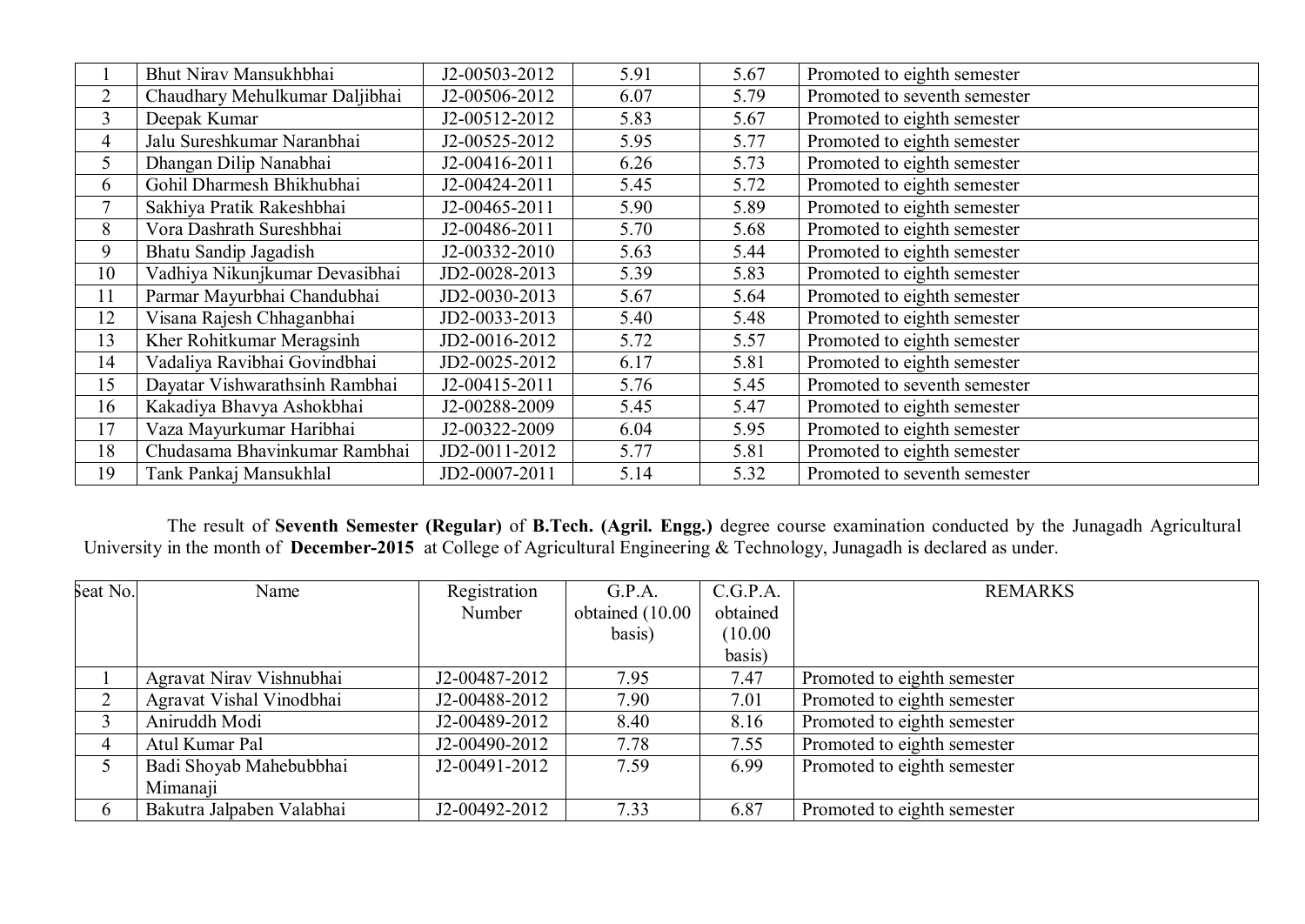| $\tau$          | Bambharoliya Dixitkumar        | J2-00494-2012 | 7.86 | 7.60              | Promoted to eighth semester |
|-----------------|--------------------------------|---------------|------|-------------------|-----------------------------|
|                 | Jayantilal                     |               |      |                   |                             |
| $8\,$           | Barad Arajan Punjabhai         | J2-00495-2012 | 7.80 | 7.64              | Promoted to eighth semester |
| 9               | Bhanderi Mayank Arvindbhai     | J2-00497-2012 | 8.04 | 7.66              | Promoted to eighth semester |
| 10              | Bhandwa Gautam Haribhai        | J2-00498-2012 | 7.65 | 7.48              | Promoted to eighth semester |
| 11              | Bhetariya Amit Karashan        | J2-00499-2012 | 7.12 | 6.79              | Promoted to eighth semester |
| 12              | Bhut Nirav Mansukhbhai         | J2-00503-2012 | 7.13 | 5.87              | Promoted to eighth semester |
| 13              | Chapadia Kumar Jayantibhai     | J2-00505-2012 | 6.99 | 6.42              | Promoted to eighth semester |
| 14              | <b>Chetan Anand</b>            | J2-00509-2012 | 7.96 | 7.52              | Promoted to eighth semester |
| 15              | Dafda Dimple Jaysukhbhai       | J2-00510-2012 | 7.49 | 6.56              | Promoted to eighth semester |
| 16              | Dalsaniya Abhay Natvarbhai     | J2-00511-2012 | 7.65 | 6.71              | Promoted to eighth semester |
| $\overline{17}$ | Deepak Kumar                   | J2-00512-2012 | 6.76 | 5.82              | Promoted to eighth semester |
| 18              | Dhamsaniya Priyaben Paragbhai  | J2-00514-2012 | 8.20 | 6.99              | Promoted to eighth semester |
| 19              | Dobariya Bhargav Vrujlal       | J2-00516-2012 | 7.85 | 6.13              | Promoted to eighth semester |
| $\overline{20}$ | Domadia Maulik Jamanbhai       | J2-00517-2012 | 8.02 | 7.79              | Promoted to eighth semester |
| 21              | Gojiya Kashyapkumar Maldebhai  | J2-00519-2012 | 8.50 | 8.07              | Promoted to eighth semester |
| 22              | Gondela Dharmendrakumar        | J2-00520-2012 | 8.26 | 7.98              | Promoted to eighth semester |
|                 | Hariram                        |               |      |                   |                             |
| 23              | Goraniya Hiralben Samatbhai    | J2-00521-2012 | 7.39 | 6.43              | Promoted to eighth semester |
| 24              | Gothaliya Rushi Pravinchandra  | J2-00522-2012 | 7.81 | 7.20              | Promoted to eighth semester |
| 25              | Hemant Singh                   | J2-00523-2012 | 7.86 | 7.50              | Promoted to eighth semester |
| 26              | Jagani Axay Harsukhlal         | J2-00524-2012 | 7.50 | 6.74              | Promoted to eighth semester |
| 27              | Jalu Sureshkumar Naranbhai     | J2-00525-2012 | 6.83 | 5.91              | Promoted to eighth semester |
| 28              | <b>Jay Patel</b>               | J2-00526-2012 | 7.67 | 7.50              | Promoted to eighth semester |
| 29              | Jethwani Pratik Dharmendrabhai | J2-00527-2012 | 7.04 | 6.08              | Promoted to eighth semester |
| $\overline{30}$ | Kapadiya Janaki Chandulal      | J2-00528-2012 | 8.48 | 7.51              | Promoted to eighth semester |
| $\overline{31}$ | Karangiya Bhavisha Arajanbhai  | J2-00529-2012 | 8.46 | 7.22              | Promoted to eighth semester |
| $\overline{32}$ | Kathiria Milankumar Kantilal   | J2-00530-2012 | 8.02 | 7.49              | Promoted to eighth semester |
| 33              | Kodiyatar Kana Virabhai        | J2-00533-2012 | 7.19 | 6.17              | Promoted to eighth semester |
| $\overline{34}$ | Korat Payalben Jayantilal      | J2-00534-2012 | 7.50 | 6.35              | Promoted to eighth semester |
| $\overline{35}$ | Kothari Harsh Shaileshbhai     | J2-00535-2012 | 7.79 | 6.93              | Promoted to eighth semester |
| $\overline{36}$ | Kothiya Amitkumar Vinodbhai    | J2-00536-2012 | 7.94 | 7.35              | Promoted to eighth semester |
| $\overline{37}$ | Kripali D Dave                 | J2-00537-2012 | 7.71 | $6.\overline{82}$ | Promoted to eighth semester |
| 38              | Limani Dipak Himatlal          | J2-00538-2012 | 7.75 | 7.91              | Promoted to eighth semester |
| 39              | Makvana Deepkumar Harsukhbhai  | J2-00539-2012 | 7.92 | 7.30              | Promoted to eighth semester |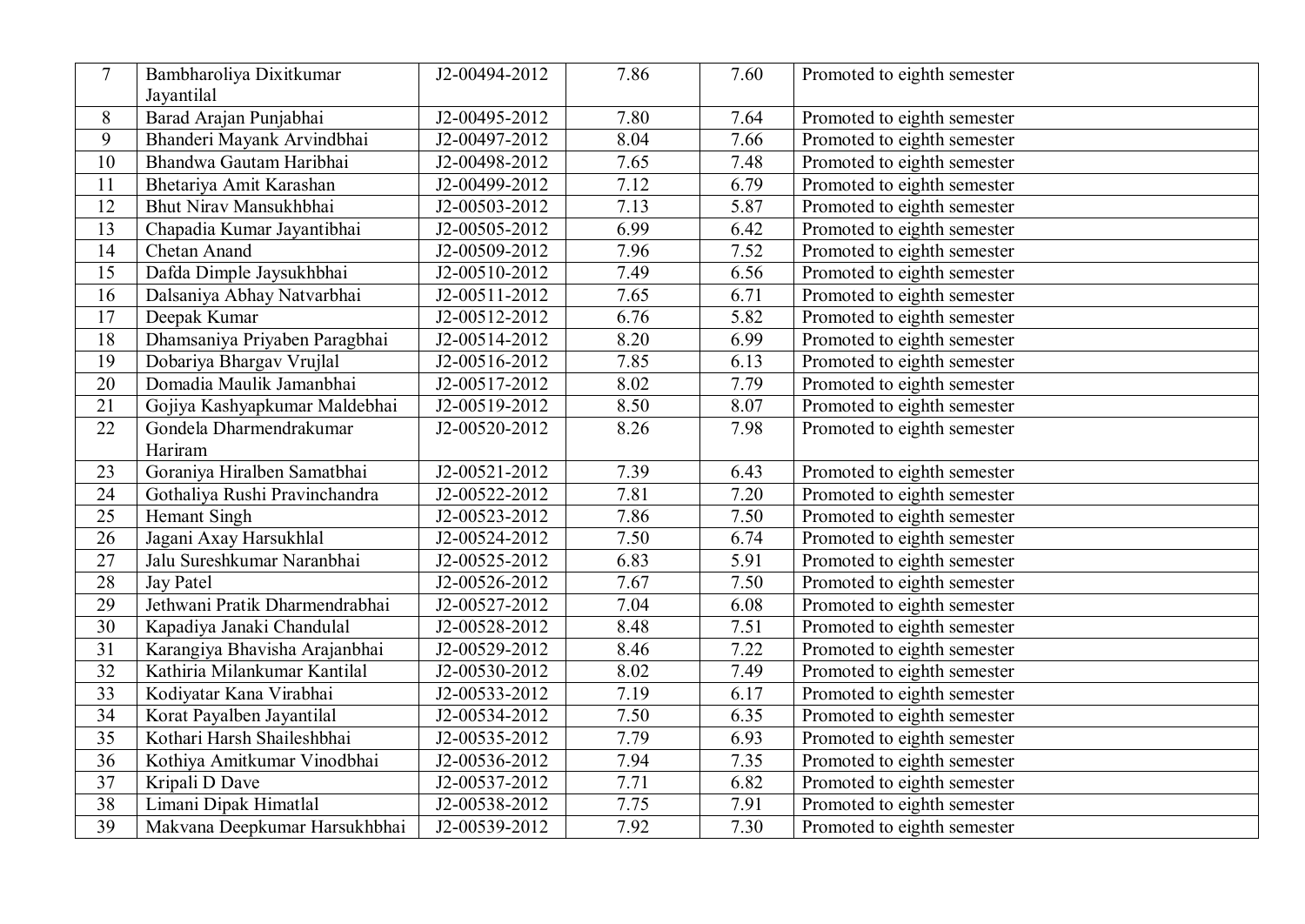| 40              | Malvi Priteshkumar Girdharbhai  | J2-00540-2012 | 7.38 | 6.87 | Promoted to eighth semester |
|-----------------|---------------------------------|---------------|------|------|-----------------------------|
| 41              | Mandanaka Abhilash Rameshbhai   | J2-00541-2012 | 7.38 | 6.67 | Promoted to eighth semester |
| $\overline{42}$ | Matholiya Chiragbhai Shantilal  | J2-00542-2012 | 7.48 | 7.53 | Promoted to eighth semester |
| 43              | Monpara Alpeshkumar             | J2-00543-2012 | 7.57 | 6.33 | Promoted to eighth semester |
|                 | Mansukhbhai                     |               |      |      |                             |
| 44              | Naghera Kamleshkumar            | J2-00544-2012 | 7.03 | 5.98 | Promoted to eighth semester |
|                 | Virambhai                       |               |      |      |                             |
| 45              | Nayaka Mamata Jayeshbhai        | J2-00545-2012 | 8.27 | 7.44 | Promoted to eighth semester |
| 46              | Paghadal Ektaben Ravajibhai     | J2-00546-2012 | 8.20 | 7.71 | Promoted to eighth semester |
| 47              | Pampaniya Jeeva Menshibhai      | J2-00547-2012 | 7.26 | 6.70 | Promoted to eighth semester |
| 48              | Pankajkumar Vankar              | J2-00548-2012 | 7.34 | 6.83 | Promoted to eighth semester |
| 49              | Pansuriya Keyur Jitendrabhai    | J2-00549-2012 | 7.81 | 7.05 | Promoted to eighth semester |
| 50              | Patel Bhaveshkumar Rameshbhai   | J2-00551-2012 | 7.63 | 7.42 | Promoted to eighth semester |
| $\overline{51}$ | Patel Ulpa Vinodbhai            | J2-00552-2012 | 8.34 | 7.37 | Promoted to eighth semester |
| 52              | Patel Urvashi Rameshbhai        | J2-00553-2012 | 7.95 | 7.37 | Promoted to eighth semester |
| $\overline{53}$ | Popalia Chandani Jitendrabhai   | J2-00554-2012 | 7.77 | 6.55 | Promoted to eighth semester |
| $\overline{54}$ | Prakash Jangir                  | J2-00555-2012 | 8.14 | 7.85 | Promoted to eighth semester |
| $\overline{55}$ | Ram Givyeshkumar Hamirbhai      | J2-00556-2012 | 6.65 | 6.35 | Promoted to eighth semester |
| $\overline{56}$ | Satasiya Ridham Raiyalal        | J2-00558-2012 | 8.20 | 7.27 | Promoted to eighth semester |
| 57              | Savaliya Abhishek Ashokbhai     | J2-00559-2012 | 7.60 | 7.00 | Promoted to eighth semester |
| 58              | Shekhda Ankurkumar Kantilal     | J2-00561-2012 | 7.21 | 6.26 | Promoted to eighth semester |
| 59              | Shingala Parthkumar Girishbhai  | J2-00562-2012 | 8.08 | 7.27 | Promoted to eighth semester |
| 60              | Sindhal Vina Dhirubhai          | J2-00563-2012 | 8.39 | 7.88 | Promoted to eighth semester |
| 61              | Sojitra Savan Rameshbhai        | J2-00564-2012 | 7.18 | 6.28 | Promoted to eighth semester |
| 62              | Sukhanandi Dipali Jaysukhbhai   | J2-00566-2012 | 7.53 | 6.43 | Promoted to eighth semester |
| $\overline{63}$ | Tejani Nirav Devarajbhai        | J2-00567-2012 | 8.14 | 7.58 | Promoted to eighth semester |
| 64              | Thummar Divyaben Rameshbhai     | J2-00568-2012 | 7.67 | 7.28 | Promoted to eighth semester |
| 65              | Vadalia Daksh Dhirajlal         | J2-00569-2012 | 7.85 | 7.58 | Promoted to eighth semester |
| 66              | Vadher Hemangi Mathurbhai       | J2-00570-2012 | 8.10 | 7.35 | Promoted to eighth semester |
| 67              | Vaghasiya Ankit Maheshkumar     | J2-00571-2012 | 7.41 | 6.27 | Promoted to eighth semester |
| 68              | Vaja Himanshu Nathalal          | J2-00572-2012 | 7.45 | 6.31 | Promoted to eighth semester |
| 69              | Vaniya Kishorkumar Panchabhai   | J2-00573-2012 | 7.70 | 6.65 | Promoted to eighth semester |
| 70              | Vasani Kalpeshkumar Jayantibhai | J2-00574-2012 | 7.28 | 7.13 | Promoted to eighth semester |
| 71              | Vasoya Maithili Mansukhlal      | J2-00575-2012 | 8.35 | 7.20 | Promoted to eighth semester |
| 72              | Vekariya Parth Hasmukhbhai      | J2-00576-2012 | 6.97 | 5.83 | Promoted to eighth semester |